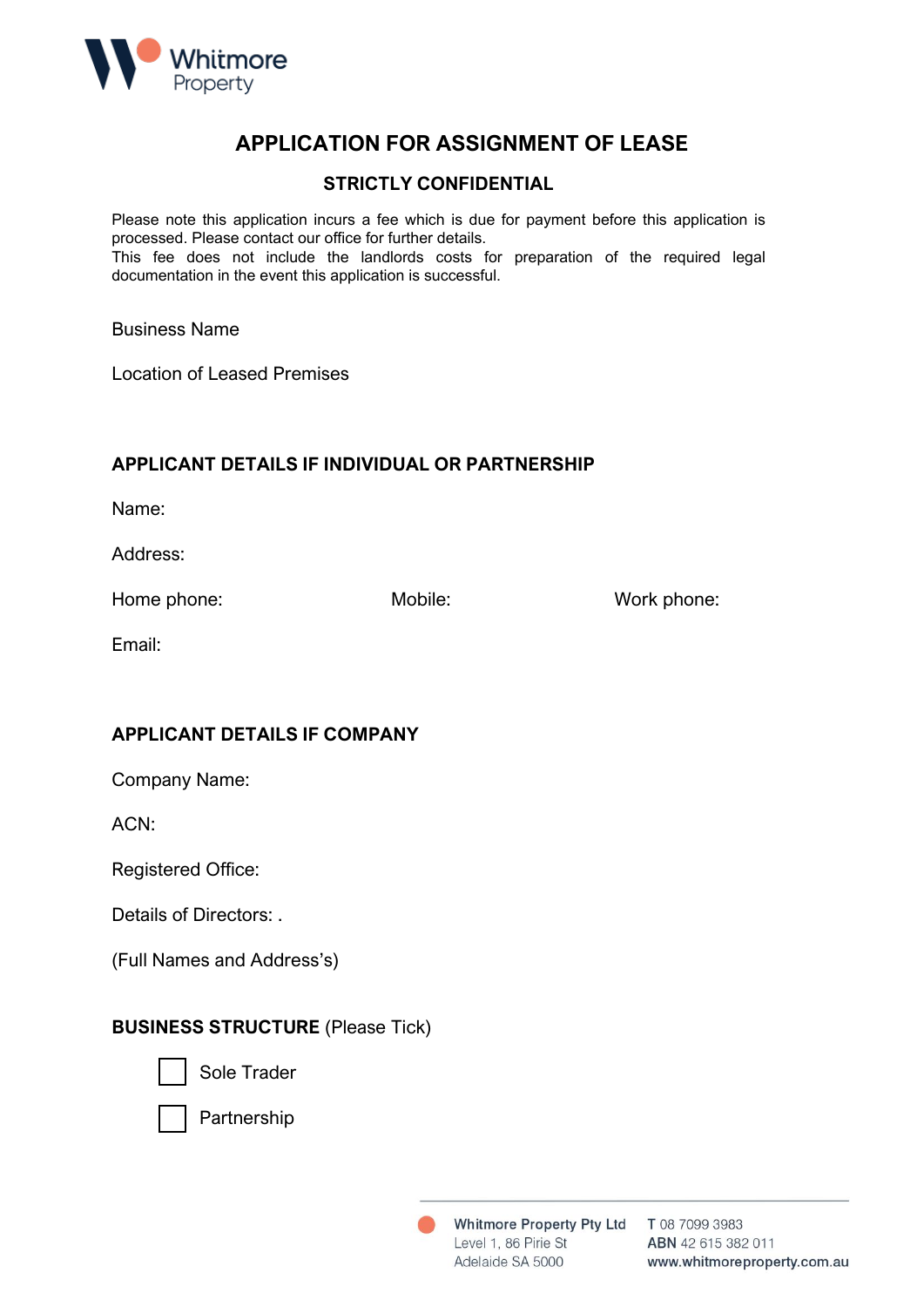

| Company   |
|-----------|
| Franchise |

Licence

# **APPLICANT CONVEYANCER/SOLICITOR DETAILS**

Name:

Address:

Contact:

Telephone:

## **EXPERIENCE**

Please provide details of current and past retail and business experience. Retail Experience:

Management or Business Experience:

Other Relevant Details:

Level 1, 86 Pirie St Adelaide SA 5000

Whitmore Property Pty Ltd T 08 7099 3983 ABN 42 615 382 011 www.whitmoreproperty.com.au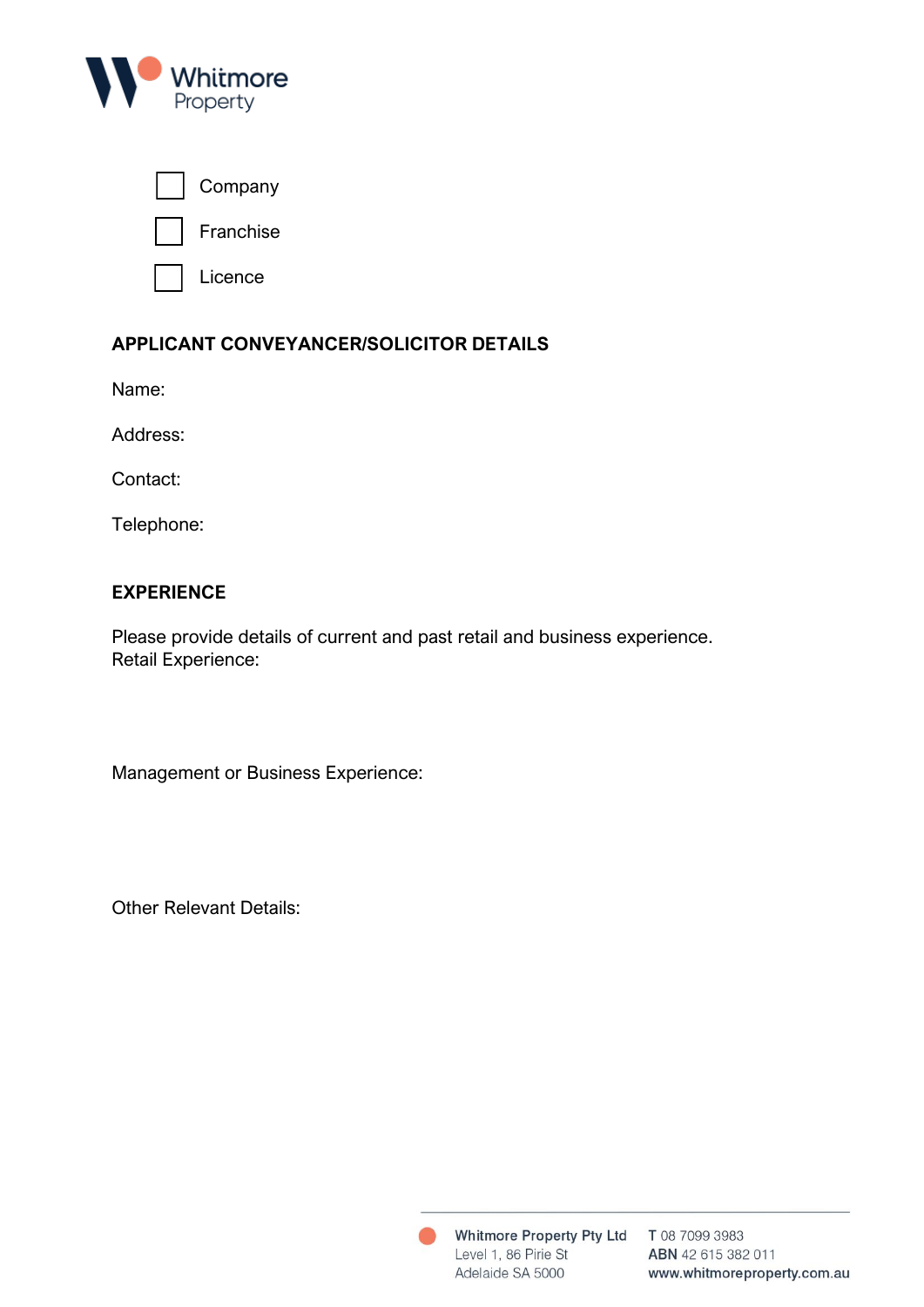

#### **REFERENCES**

Please provide details of references that may be contacted and include any existing written references with this application Business References:

Trade References:

Other references:

Any objections to the checking of references: (Please Tick)

| YES |
|-----|
| No  |

## **STATEMENT OF ASSETS AND LIABILITIES**

Name:

Address:

| <b>ASSETS</b>       | VALUE (\$) | <b>LIABILITIES</b> | $OWING($ \$) |  |
|---------------------|------------|--------------------|--------------|--|
| House/Property/Land |            | Mortgages          |              |  |
| 1.                  |            | 1.                 |              |  |
| 2.                  |            | 2.                 |              |  |
| 3.                  |            | 3.                 |              |  |
|                     |            |                    |              |  |
| Other Property      |            | Loans              |              |  |
| 1.                  |            | 1.                 |              |  |
| 2.                  |            | 2.                 |              |  |

Whitmore Property Pty Ltd T 08 7099 3983 Level 1, 86 Pirie St Adelaide SA 5000

ABN 42 615 382 011 www.whitmoreproperty.com.au